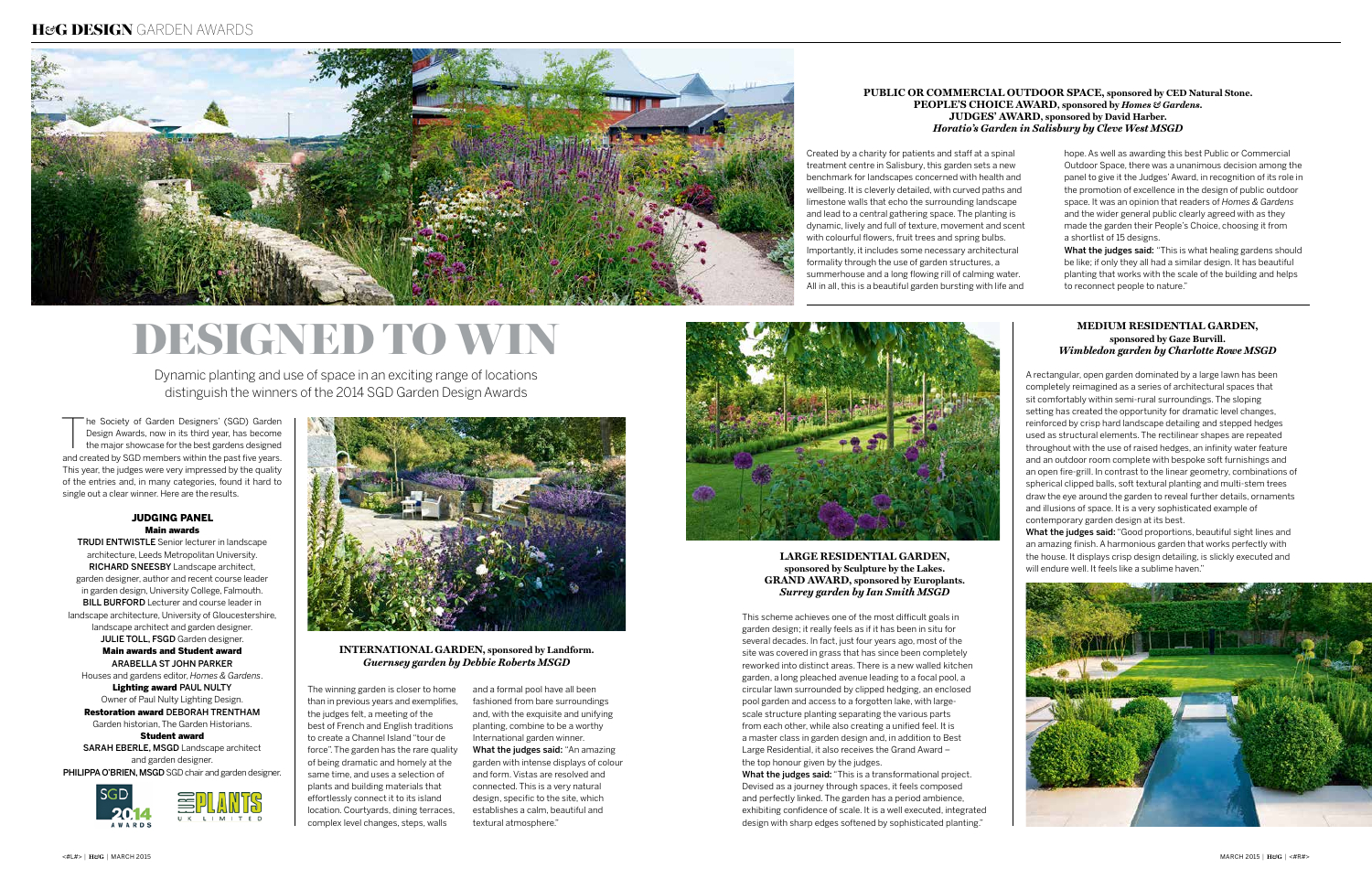#### **Pocket Garden, sponsored by Platipus.** *Hertfordshire garden by Rosemary Coldstream MSGD*

A small garden plot that slopes down to wetland has been designed as a contemporary space in which to eat, relax and enjoy the views. Simplicity is the key with carefully placed elements that make the most of sunny areas and provide privacy from the neighbouring houses. In such a small space, the quality of the detailing is critical. The contemporary lines and materials make a brave contrast to the unspoiled landscape beyond and separate the human space from the natural. The timber deck, reminiscent of a jetty, links the garden to the water's edge, drawing the eye towards the wetland. What the judges said: "A thoughtfully designed space offering an individual solution to an unusual location. Interesting ideas, seamlessly executed with very pleasing lines."



#### **Future Designer, sponsored by Deepdale.** *London gardens by John Davies*

What the judges said: "Individually, these gardens would be worthy winners, but to have six of such high quality is unusual and hugely gratifying. There is a lot to be learned from this approach, and this is an excellent example of how gardens can add value to the properties."



These clever designs for a development of six houses share a unified concept, but each has its own identity. Each acts as an extension of the house and features hard surfaces for outdoor living alongside water, lighting and woodland-inspired planting. The style is contemporary, with clean lines and architectural planting that provides a range of visual compositions which complement each other and the modern building development. In addition to the ground-floor area, all the houses have roof gardens where the light levels allow for a wider range of plants to be used.

#### **Planting Design, sponsored by Barcham.** *Su≠olk garden by Sue Townsend MSGD*

An Arts and Crafts house and restored Gertrude Jekyll mini moat with steps have inspired the planting style of this garden. Away from the classic planting near the house, a bolder prairie style dictates the planting around the pool, while energetic hot coloured borders enclose the front lawn. In contrast, a new courtyard and kitchen garden required a different approach to the planting, bringing the house and garden into the 21st century. Paths



have been mown through long grass to link other parts of the scheme and to develop a more naturalistic feel further from the house. What the judges said: "The designer displays complete control of spatial design through the use of texture, colour and form of plants. The character of the spaces ranges from classical simplicity at the entrance and intense intimacy in the courtyard, terrace and orchard through to structured woodland, a moat and meadow, before leading back to the wild formality of an Arts and Crafts pergola. It is rich with variety."

What the judges said: "The lack of evidence for certain areas of the garden has become a positive factor in the hands of Dan Pearson. His new plan is composed of plants that were known to be favourites of Jekyll, using her written work and more detailed extant archival planting plans for other properties from the same period. He has



#### **Lighting Design, sponsored by Paul Nulty Design.** *Wimbledon garden by Charlotte Rowe MSGD*

Already a winner in the Medium Residential Garden category, this design is a lesson in how to turn an outdoor space into a place to linger long into the evening. Lighting enables the garden to take on a different quality at night, with individual elements picked out and a calming ambience. A loggia is also subtly lit so that it provides a relaxing night-time space without creating a distracting focal point for neighbouring houses.

What the judges said: "A good, subtle design. A worthy winner."





**Hardscape Design, sponsored by Stockscape.** *Wimbledon garden by Charlotte Rowe MSGD*

What the judges said: "A designer's most common commission is to create a low-maintenance space with a low budget. This is an excellent example of how to work with both, and how to transform an under-used area into the garden the house deserves."



Yet another award for the Wimbledon garden, this time for the quality and execution of its hard landscape elements. Much of the beauty of a successful garden is derived by a limited palette of hard landscape materials, in this case York stone, matching gravel and Western red cedar. For this classical contemporary design, the layout, accuracy of construction and attention to detail needed to be as close to perfection as possible. This is best illustrated by the central infinity pool (see previous page), which is precise and effortless in equal measure. What the judges said: "Attention to detail is so important in this type of garden, where the concept and composition are about contemporary luxury. Hats off to the designer, contractor and client, who have all understood the critical role of hard landscape in this sort of project."

#### **Historic Garden Restoration, sponsored Harrod Horticultural.** *Berkshire garden by Dan Pearson MSGD*

This garden was laid out in 1912 by Sir Edwin Lutyens and Gertrude Jekyll and is one of the most complex examples of their collaboration. However, only incomplete planting plans of some of the garden areas survive. The clients wanted to completely renovate the garden, work that has involved the meticulous restoration of the historic hard landscaping, the creation of new naturalistic planting schemes inspired by Jekyll, installation of a new lake to attract wildlife, and the completion of a new design for the one-acre productive walled garden, which was never completed in Lutyens' lifetime.

> created new schemes with her planting style and colour palette and the result is a sensitive, beautiful and intelligent response to the client's brief."



**Small Residential Garden, sponsored by Stonemarket.** *Hertfordshire garden by Sue Townsend MSGD*

The curved rear elevation of the house demanded a garden that respected its geometry. It was a difficult design challenge, where hard landscaping had to be accurately detailed and built without using straight lines and, to make things even more complex, the garden sloped away from the house towards a boundary fence. The answer was to create a single change in level, with wide steps leading down to a seating area that is used for outdoor entertainment and relaxation. Planting is minimal but effective, serving to reinforce the shape of the space and providing a subtle separation from the house. Lighting changes the character of the garden into a quiet retreat at night. What the judges said: "The design of this challenging L-shaped space unifies three distinct areas, which merge effortlessly through level change and the inclusion of lively textural planting. It has made use of all aspects of small-scale garden living, from the connection with and extension of the indoor living space to the detail and delight of close association planting."

#### **Small Budget Garden, sponsored by Fire Magic.** *Hampshire garden by Rebecca Smith*

Inspired by the landscapes of Kenya and southern France, this garden can be seen from the house day and night, so it needed to work as both an outdoor space and a visual composition. From a practical point of view, the garden had to be very low maintenance. The use of gravel surfaces, organised lines and Mediterranean planting supplemented with roses complements the house and leads the eye downwards rather than towards neighbouring properties. A line of pleached crab apples provides privacy and frames the garden.